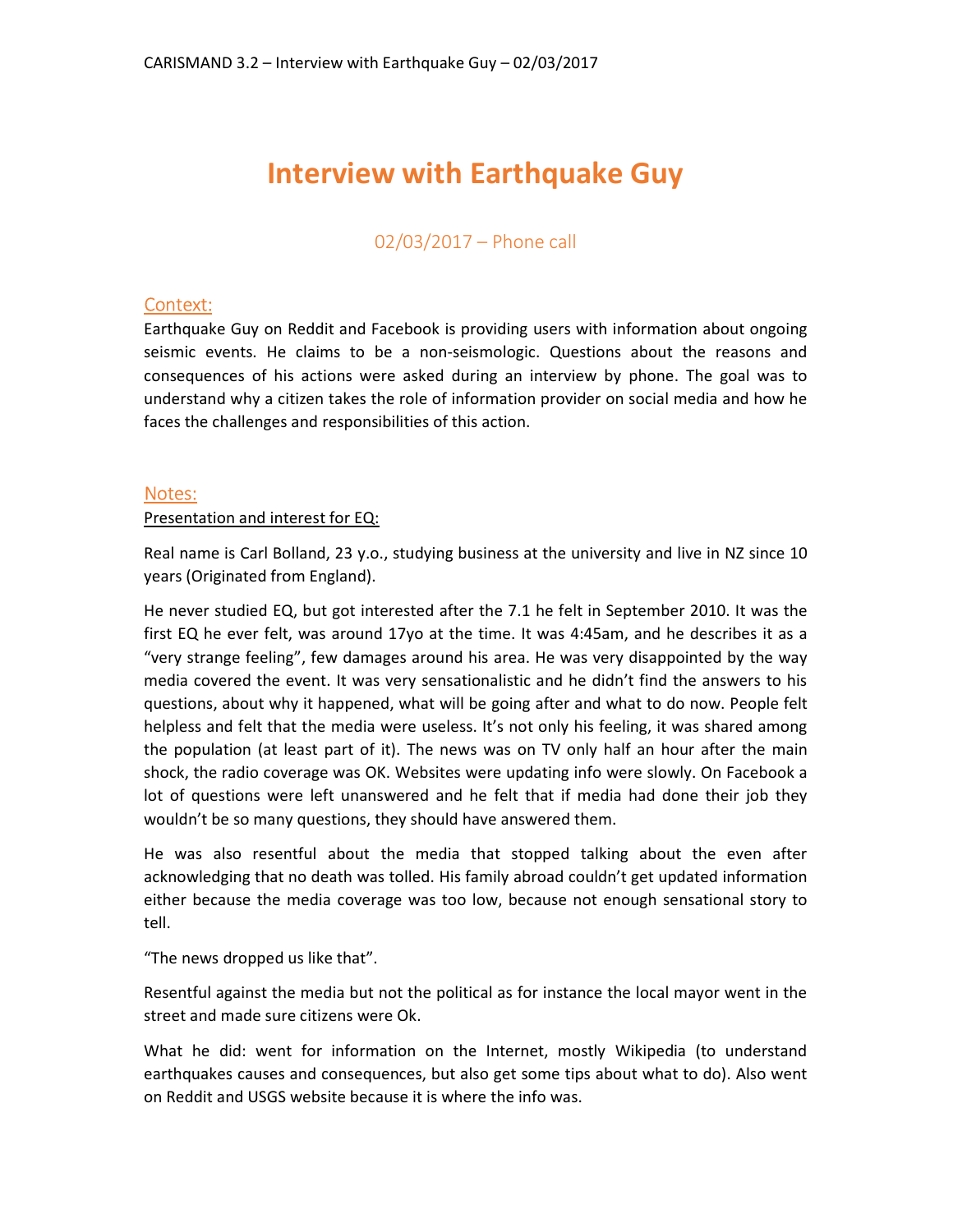## Use of SM:

Use a lot SM for his work in business "to know what the clients and consumers want and talk about". Use them also for personal reasons, FB with friends, FB messenger, Snapchat, Instagram, Reddit as an information source. On Reddit we get to know what is worth knowing about. Use it since 4 to 5 years. Spend less time today on SM as he is working + On FB if you go twice a day you can see that there have been nothing new in between your two visits whereas on Reddit there's always new stuff and information.

### About EQ Guy:

He launched the EQG account after an EQ in Chile in 2014: an 8.2 in Aquino. He saw that a lot of people on the Internet and especially on Sm were asking questions about what happened, what they should fear in the future and what they should do now. In California for instance people were asking questions about whether it was a sign of an upcoming EQ in their region or not, and whether they should prepare a kit or not.

He remembered all the questions he had and the stress that it was not to get answered so he used the knowledge he had to answer those people, creating a specific question for that. He didn't want to use his real name in order not to get any comments about the fact that he wasn't a seismologist. He stated many times that he wasn't and never claimed to be one but he thought his knowledge would be more recognized and valued this way. If he's not sure about something he's asking a seismologist or state that he doesn't know: "you don't want to misguide people". EQG is like "a brand", people can easily identify it. He always quotes sources.

Sources of information: mostly USGS (he gets notifications from them), because they are the most trusted among the people he is addressing to. Not because he trusts them the most. What matters is that people feel that the source is serious. The majority of the audience on Reddit is American (according to him). He also tries to give local sources, for that he tries to calculate what part of the world is awake at that time. He finds serious TW accounts that may provide information, because "TW is the first SM to be updated". He wants to quickly pop in as soon as an EQ occurs to **prevent fake information** to happen.

He also did some non-seismic events like Turkish riots in 2015, nuclear tests in North Korea, always to prevent fake news.

According to him, people are tired of sensationalism and want factual info.

#### About the responsibility to be perceived as an information provider:

"Work" also with Science Matter and Seismic girl, seismologist accounts on Reddit, but they don't have the same audience as him as he arrived first and is seen as the reference even though he is not a seismologist. "EQG has become a Reddit law", and systematically have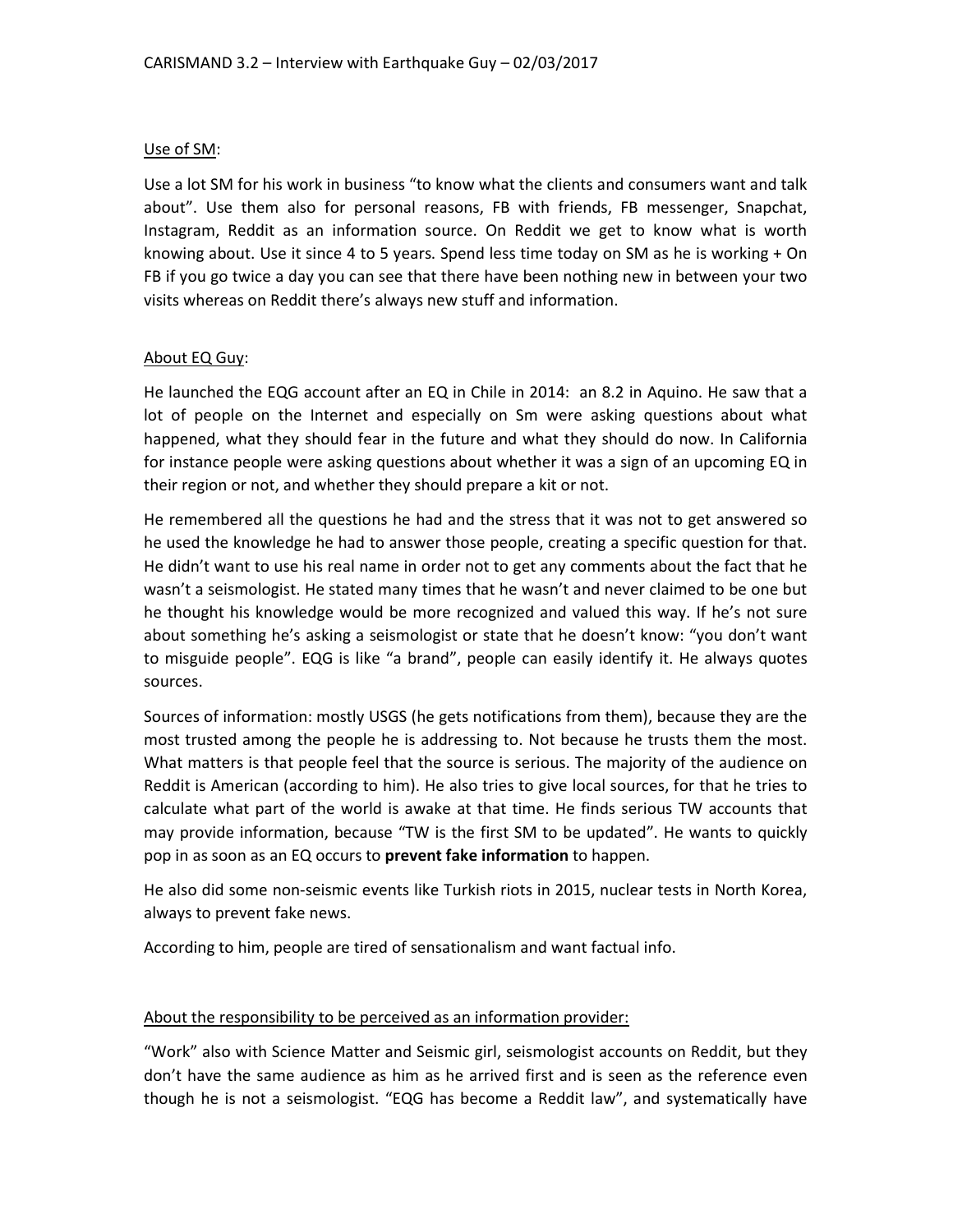more vote than any other post, even if they say the same. He became "famous" and an authority.

It can be a chore sometimes and also stressful but he likes it. It is very time demanding (not always but certain periods are very intense). But he always remember the moment when he didn't find info and was stressed out during the  $1^{st}EQ$ , and how much he would have loved to get something like that.

Most stressful moments of EQG:

- Quake in November 7.9 in NZ because it was mixes between duty and personal life. He experienced the EQ at the university. For a previous and smaller earthquake they had to evacuate buildings for 4 hours and during the 7.9 only for 30min. He feared aftershocks and for their safety so he asked his friend to pack and evacuate. In parallel he was updating the EQG account with found information.
- Quake in Japan, 2 quakes of 7.2 within a day, and "only" 3 people died. There were near no news so he searched a lot and couldn't find much, no paper and no imagery. Even started to doubt that the USGS was right but finally found out that it was a non-event for Japanese, so they didn't say much as they are used to it.

### How he communicates and interacts with the users:

He first communicates on Reddit as it is where the audience is. Facebook comes in second when other questions are asked or when he can provide a stronger analysis, after the crisis, to warn people who didn't know about the EQ. Also when he doesn't have access to a laptop he prefers to go on Facebook as it is easy to post there from a smartphone. As much as possible he tries not to leave any comment unanswered.

On Reddit he finds that there are a lot of different people, seeking different purposes. At first there were some trolls and people saying "bad things" but he decided not to answer. The feed is now clean of these trolls and mostly nice messages are posted. He always replies to serious comments and finish the message by "stay safe" to: (1) be positive, (2) end the conversation as he cannot get into long and time-demanding conversations (3) show empathy. Also uses emoji "when I don't forget" and have a moto "don't be scared, get prepared". He wants people to realize that it's not a robot that is answering them.

The communication on Facebook is a bit different as he is able to know more about the people, he indeed has access to their name, location, pictures… When answering he acknowledge the interest of the question, address them by their name, and respect the users even if he disagrees with them, not forgetting that they are worried.

Has been in contact with some seismic institutes (Geonet in NZ, USGS, IRIS) and newspapers (News in NZ, The Daily dot, Al Jazeera,…) But tries not to get too involved to keep time, professional and private life.